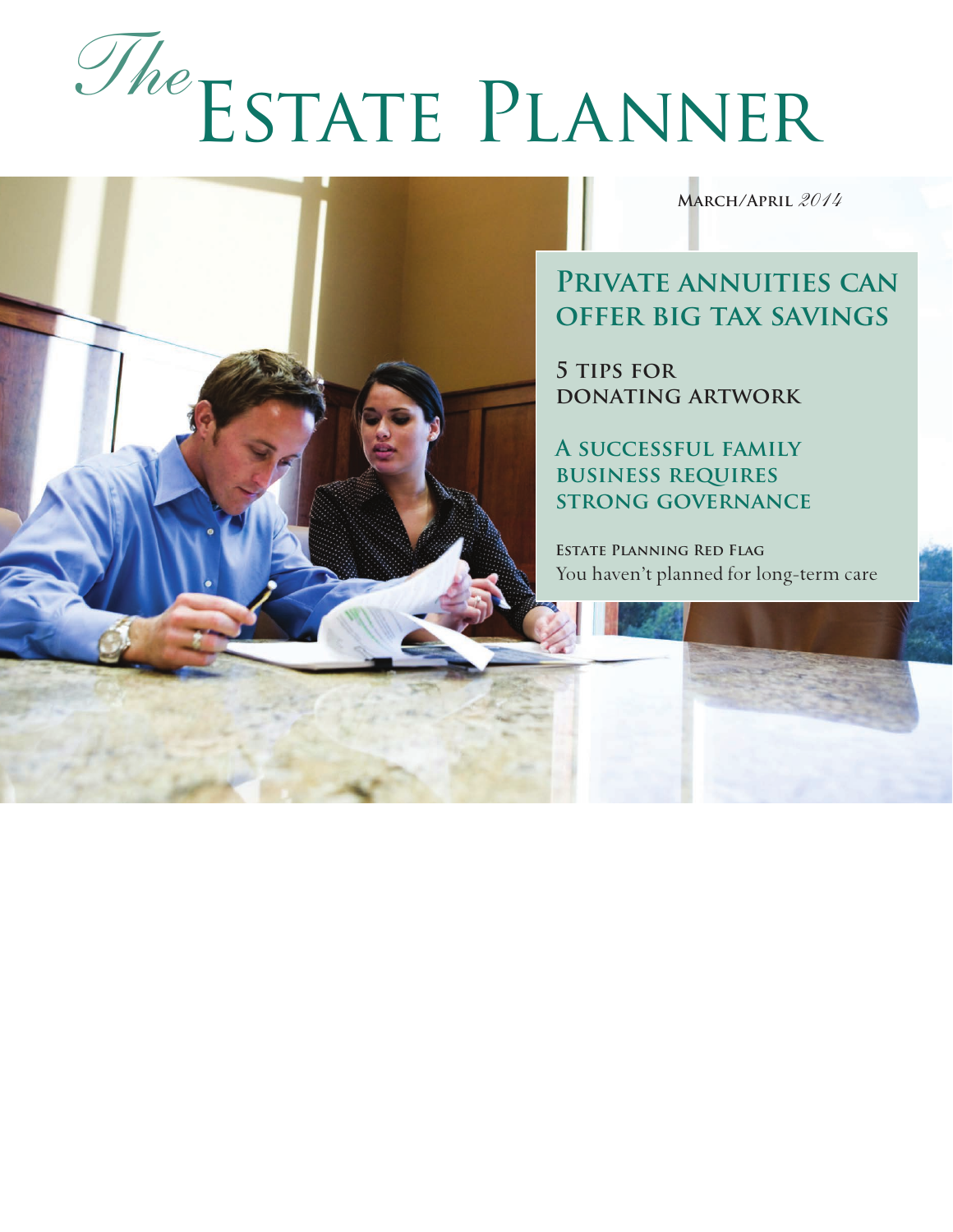# **PRIVATE ANNUITIES CAN offer big tax savings**

Now t<br>
set at is<br>
in 2014 Now that the federal exemption is permanently set at an inflation-adjusted \$5 million (\$5,340,000 in 2014), fewer families are subject to gift and estate taxes. But affluent families remain exposed to potentially significant tax liabilities, particularly if they plan to transfer family businesses, real estate holdings, investment portfolios or other large assets to the younger generation.

A private annuity can be a powerful strategy for passing assets to your heirs in a tax-efficient manner. Although this strategy isn't risk-free, the U.S. Tax Court recently gave its stamp of approval to a *deferred* private annuity, which, under the right circumstances, can minimize the risk.

## **What are the benefits?**

In a typical private annuity transaction, you transfer property to your children or others in exchange for their unsecured promise to make annual payments to you for the rest of your life. It's "private" because



the annuity is provided by a private party rather than an insurance company or other commercial entity. The amount of the annuity payments is based on the property's value and an IRS-prescribed interest rate.

*In a typical private annuity transaction, you transfer property to your children or others in exchange for their unsecured promise to make annual payments to you for the rest of your life.*

A properly structured annuity is treated as a sale rather than a gift. So long as the present value of the annuity payments (based on your life expectancy) is roughly equal to the property's fair market value, there's no gift tax on the transaction. And the property's value, as well as any future appreciation in that value, is removed from your taxable estate. In addition, a private annuity provides you with a fixed income stream for life and enables you to convert unmarketable, non-income-producing property into a source of income.

Until relatively recently, private annuities also provided a vehicle for disposing of appreciated assets and deferring the capital gain over the life of the annuity. Proposed regulations issued in 2006 (although not yet finalized) effectively eliminated this benefit, requiring you to recognize the gain immediately. It's still possible, however, to defer capital gain by structuring the transaction as a sale to a defective grantor trust in exchange for the annuity.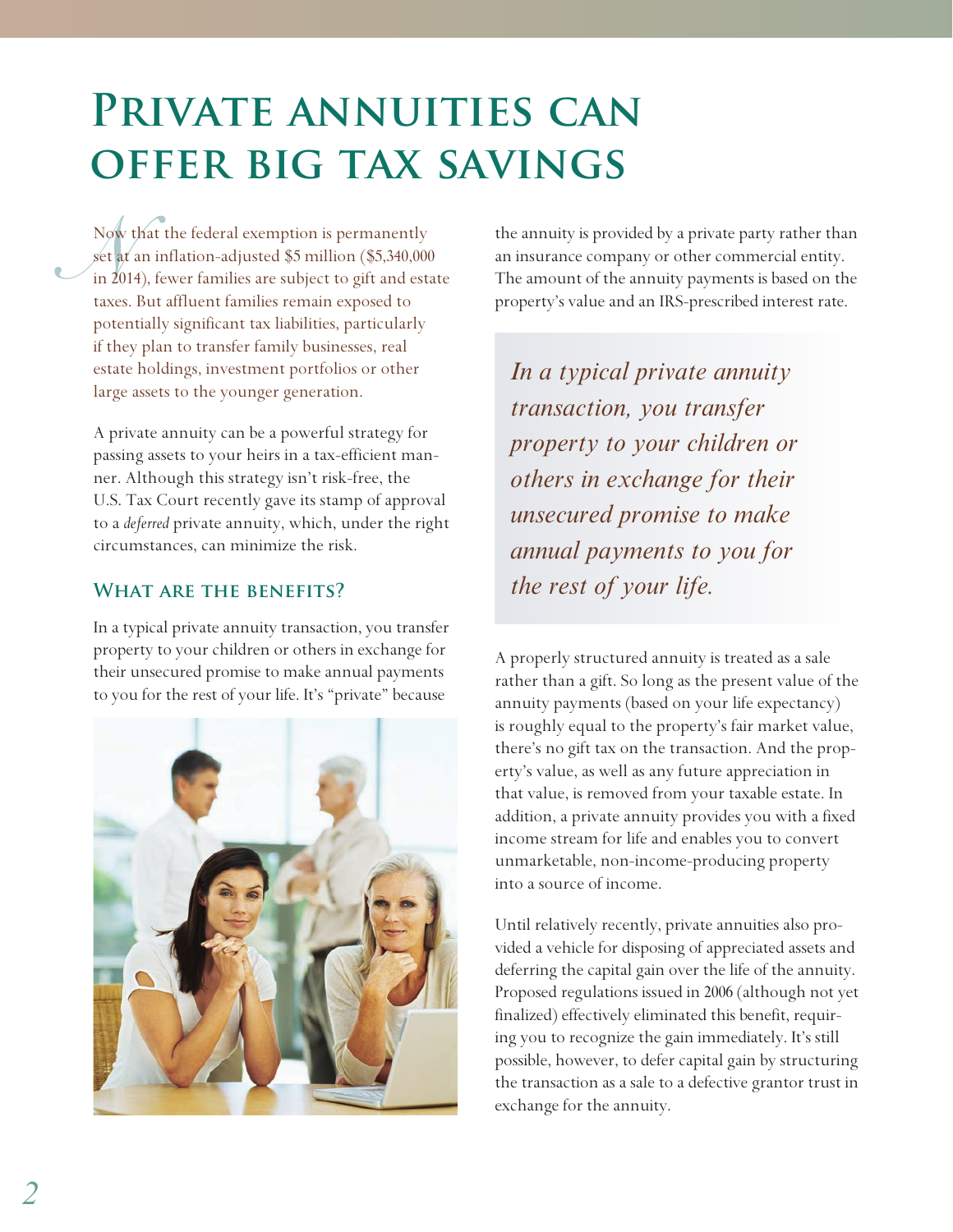Another potential benefit: Because the transferee's obligation to make the annuity payments ends when you die, your family will receive a significant windfall should you fail to reach your actuarial life expectancy. In other words, your family will have acquired the property, free of estate and gift taxes, for a fraction of its fair market value. On the other hand, as discussed below, if you outlive your life expectancy your family will end up overpaying.

Keep in mind that private annuities can't be "deathbed" transactions. If your chances of surviving at least one year are less than 50%, the IRS actuarial tables don't apply and the transfer will be treated as a taxable gift.

## **What are the risks?**

A disadvantage of many popular estate planning techniques is "mortality risk." For example, the benefits of a grantor retained annuity trust are lost if you fail to survive the trust term. Private annuities, on the other hand, involve "reverse mortality risk." If you outlive your life expectancy, the total annuity payments will exceed the property's fair market value, causing your family to overpay for the transferred property and potentially *increasing* the size of your taxable estate.

To avoid this result, consider a *deferred* private annuity, which delays the commencement of annuity payments, reducing reverse mortality risk. (See "U.S. Tax Court approves deferred private annuity" at right.)

There's also a risk that your child or other transferee will be unable or unwilling to make the annuity payments. Private annuities are unsecured obligations, and if the recipient defaults, the IRS may challenge the arrangement as a disguised gift.

#### **A powerful tool**

Affluent families looking for ways to reduce estate and gift taxes should consider a private annuity. Under the right circumstances, this tool allows you to transfer substantial wealth to your children or other loved ones at a minimal tax cost.

## **U.S. Tax Court approves deferred private annuity**

Last year, in *Estate of Kite v. Commissioner*, the U.S. Tax Court approved a deferred private annuity transaction, even though the annuitant died before the annuity payments began. As a result, her children received a significant amount of wealth free of estate and gift taxes without having to make any payments.

Virginia Kite sold interests in a family limited partnership to her three children in exchange for three private annuities. The annuity agreements, which were executed in 2001 when Mrs. Kite was 74 years old, called for each child to pay just over \$1.9 million per year to Mrs. Kite's lifetime revocable trust beginning in 2011 and ending on Mrs. Kite's death. Mrs. Kite died in 2004, so her children were never required to make any payments.

The IRS challenged the arrangement, seeking to collect more than \$11 million in federal estate and gift taxes. It argued that there was no real expectation of payment, so the transaction was merely a disguised gift.

The Tax Court rejected this argument, finding that the annuities served as adequate consideration for the transfer. Although Mrs. Kite had serious health issues in 2001, a letter from her physician stated that he didn't believe she had "an incurable illness or other deteriorating physical condition" which would bring about her death within one year, and that there was "at least a 50% probability that she will survive for 18 months or longer." Therefore, it was appropriate to rely on IRS life expectancy tables in determining the value of the private annuities. The court found that there was a real expectation of payment, noting that Mrs. Kite's life expectancy in 2001 was 12.5 years and that her children had the financial means to make the payments when they came due.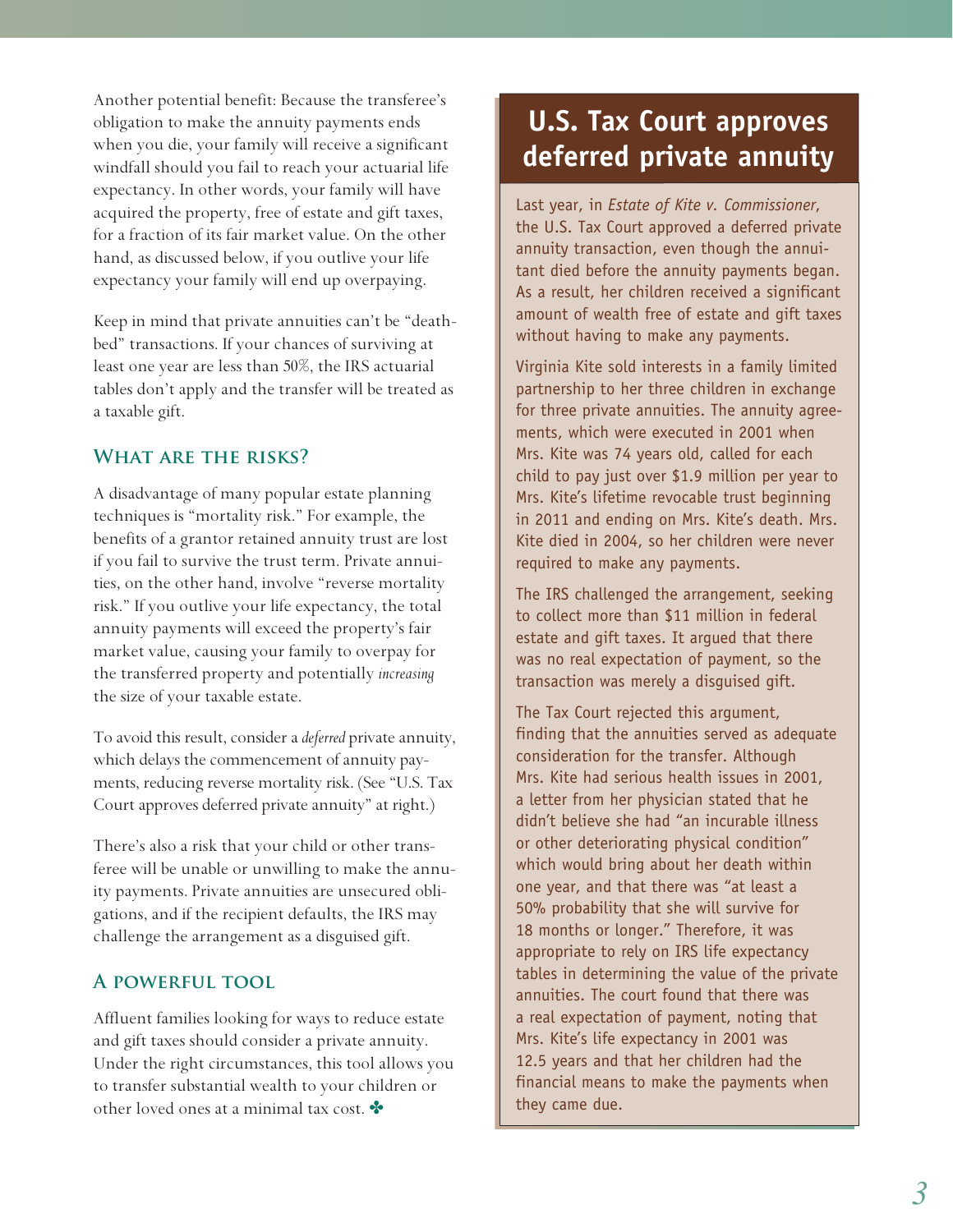# **5 tips for donating artwork**

Vall<br>*Cha*<br>to contract to contract to the contract of the contract of the contract of the contract of the contract of the contract of the contract of the contract of the contract of the contract of the contract of the cont Valuable works of art may be ideal candidates for charitable donation. Generally, it's advantageous to donate appreciated property to avoid capital gains taxes. Because the top capital gains rate for art and other "collectibles" is 28%, donating art is particularly effective.

If you're considering a donation of art, here are five tips to keep in mind:

**1. Get an appraisal.** Given the subjective nature of art valuation and the potential for abuse, the IRS scrutinizes charitable donations and other transactions involving valuable artwork. Most art donations require a "qualified appraisal" by a "qualified appraiser," and IRS rules contain detailed requirements about the qualifications an appraiser must possess and the contents of an appraisal.



IRS auditors are required to refer all gifts of art valued at \$20,000 or more to the IRS Art Advisory Panel. The panel's findings are the IRS's official position on the art's value, so it's critical to provide a solid appraisal to support your valuation.

*Given the subjective nature of art valuation and the potential for abuse, the IRS scrutinizes charitable donations and other transactions involving valuable artwork.*

**2. Donate to a public charity.** To maximize your charitable deduction, donate artwork to a public charity, such as a museum or university with public charity status. These donations generally entitle you to deduct the artwork's full fair market value. If you donate art to a private foundation, your deduction will be limited to your cost. Keep in mind that the amount you may deduct in a given year is limited to a percentage of your adjusted gross income (30% for public charities, 50% for private charities) with the excess carried over to future years.

**3. Beware the related-use rule.** To qualify for a full fair-market-value deduction, the charity's use of the artwork must be related to its tax-exempt purpose. So, for example, if you donate a painting to a museum for display or to a university for use in art classes, you'll satisfy the related-use rule.

Even if the related-use rule is satisfied initially, you may lose some or all of your deductions if the artwork is worth more than \$5,000 and the charity sells or otherwise disposes of it within three years after receiving it. If that happens, you can preserve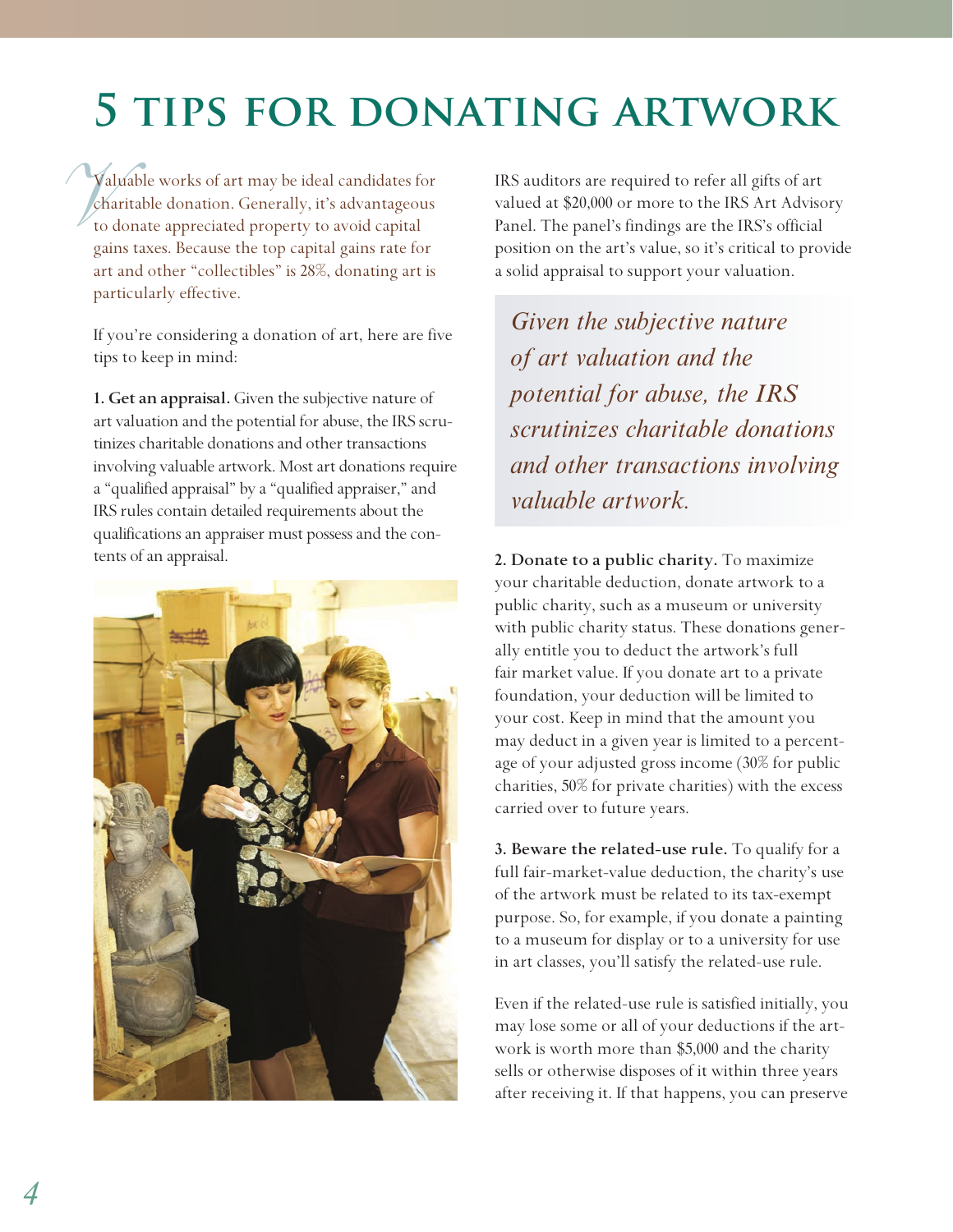your tax benefits by obtaining a certification from the charity stating that:

- ✦ Its use of the artwork before the sale or disposition was substantially related to its exempt purpose, or
- The charity intended to use the artwork in a manner related to its exempt purpose, but such use became impossible or infeasible.

**4. Transfer the copyright.** If you own both the work of art and the copyright to the work, you must assign the copyright to the charity to qualify for a charitable deduction.

**5. Consider a fractional donation.** Donating a fractional interest in art allows you to generate tax savings while still continuing to enjoy your art for part of the year. For example, if you donate a 25% interest in your art collection to a museum, the museum receives the right to display the collection for three months of each year. You deduct 25% of

the collection's fair market value immediately and continue to display the art in your home for nine months of each year.

At one time, it was possible to give art away gradually using a series of fractional gifts, and claim increasing deductions if the art continued to appreciate. Under current rules, however, the deduction for future fractional gifts is limited to the value of the initial fractional gift (or, if lower, the fair market value of the later fractional gift).

The rules surrounding donations of art are complex. Your advisors can help you achieve your charitable goals while maximizing your tax benefits.

# **A successful family business requires strong governance**

When<br>*family*<br>they v When siblings George and Caroline took over the family's furniture business after their father's death, they viewed the company only as a means of gaining additional wealth. This single-mindedness led to a series of missteps — failing to hire competent managers, overpaying themselves and underpaying other employees, and not holding "insiders" accountable in the same manner as outsiders — that ultimately doomed the business.

The takeaway from George and Caroline's story is that, for a family business to provide financial security for current family members and future generations, the company must have strong governance.

## **Begin with the business structure**

Good governance starts with the initial organization (or reorganization) of a business. For the sake of simplicity, we'll focus on governance issues in the context of a corporation, which is required by law to have a board of directors and officers and to observe certain other formalities.

Other business structures, such as partnerships and limited liability companies (LLCs), have greater flexibility in designing their management and ownership structures. But these entities can achieve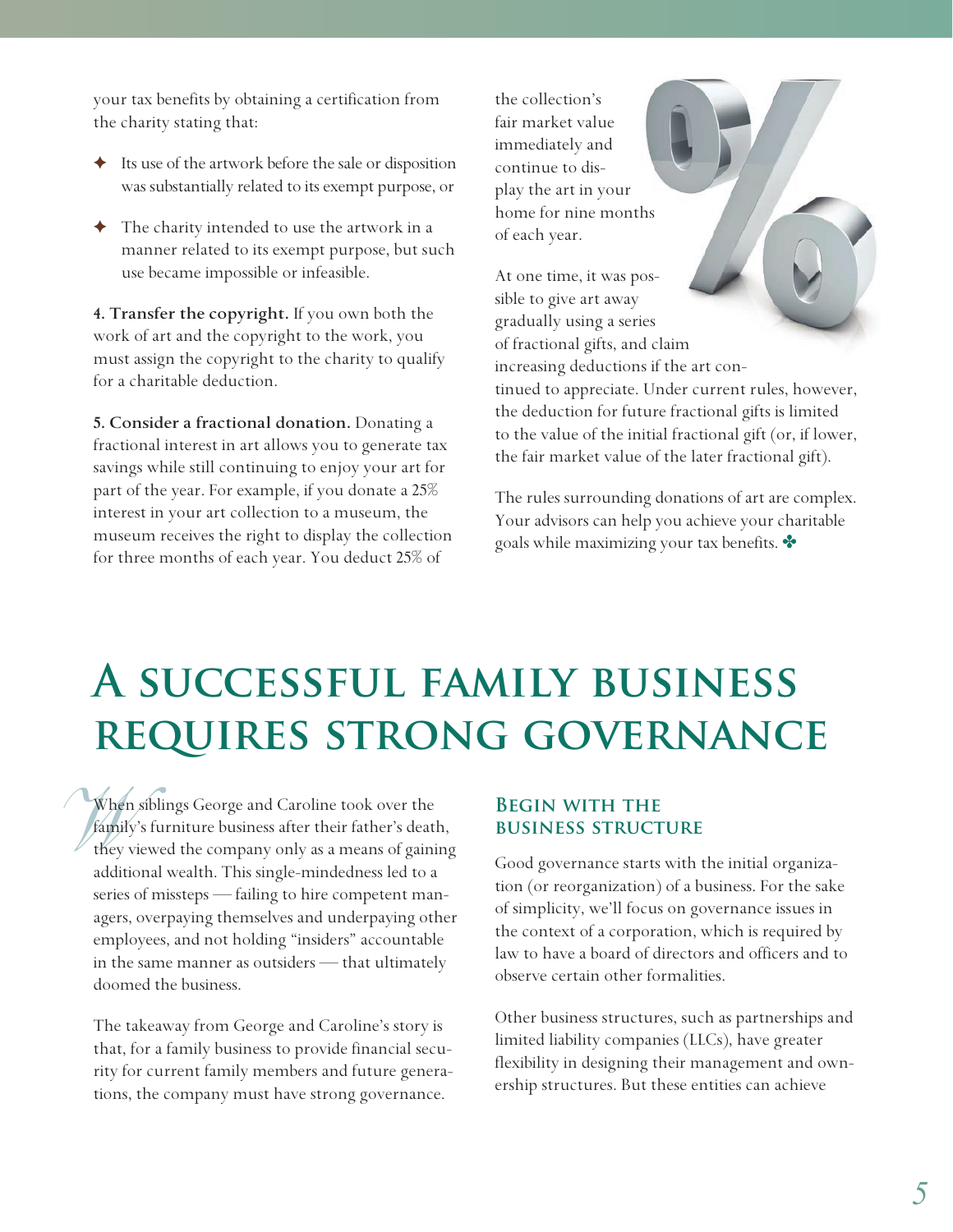strong governance with well-designed partnership or LLC operating agreements and a centralized management structure. For example, they might establish management committees that exercise powers similar to those of a corporate board.

For a corporation, the business's articles of incorporation and bylaws lay the foundation for future governance. The organizational documents might define and limit the authority of each executive, establish a board of directors, require board approval of certain actions and create nonvoting classes of stock to provide equity to family members who aren't active in the business but without conferring management control.

For many family businesses, governance concerns don't arise until the business passes to the next generation. When a founder remains active in the business and isn't ready to cede control to a board,



it may be appropriate to delay implementation of certain governance practices until the founder retires or dies.

*For a corporation, the business's articles of incorporation and bylaws lay the foundation for future governance.*

#### **Seek an independent board**

Whether it's part of the business's structure from the beginning or implemented when the founder leaves, an independent board offers several important benefits. Outsiders on the board provide an

> objective voice on management issues and owners and managers can tap their expertise on financial, operational, legal or other matters.

To establish an effective board, the business's organizational documents should clearly specify the number of independent directors, as well as the length of their terms and the mechanism for electing them. Staggered terms help provide some continuity and stability to the board. And cumulative voting can help empower minority owners by enabling them to combine their votes to elect one or more directors.

## **Use estate planning strategies**

Careful estate planning can ensure that a family business continues to benefit family members and that ownership of the business isn't diluted — at least until the business is ready to accept outside investors. For example, a well-designed buy-sell agreement can prevent owners from transferring their shares outside